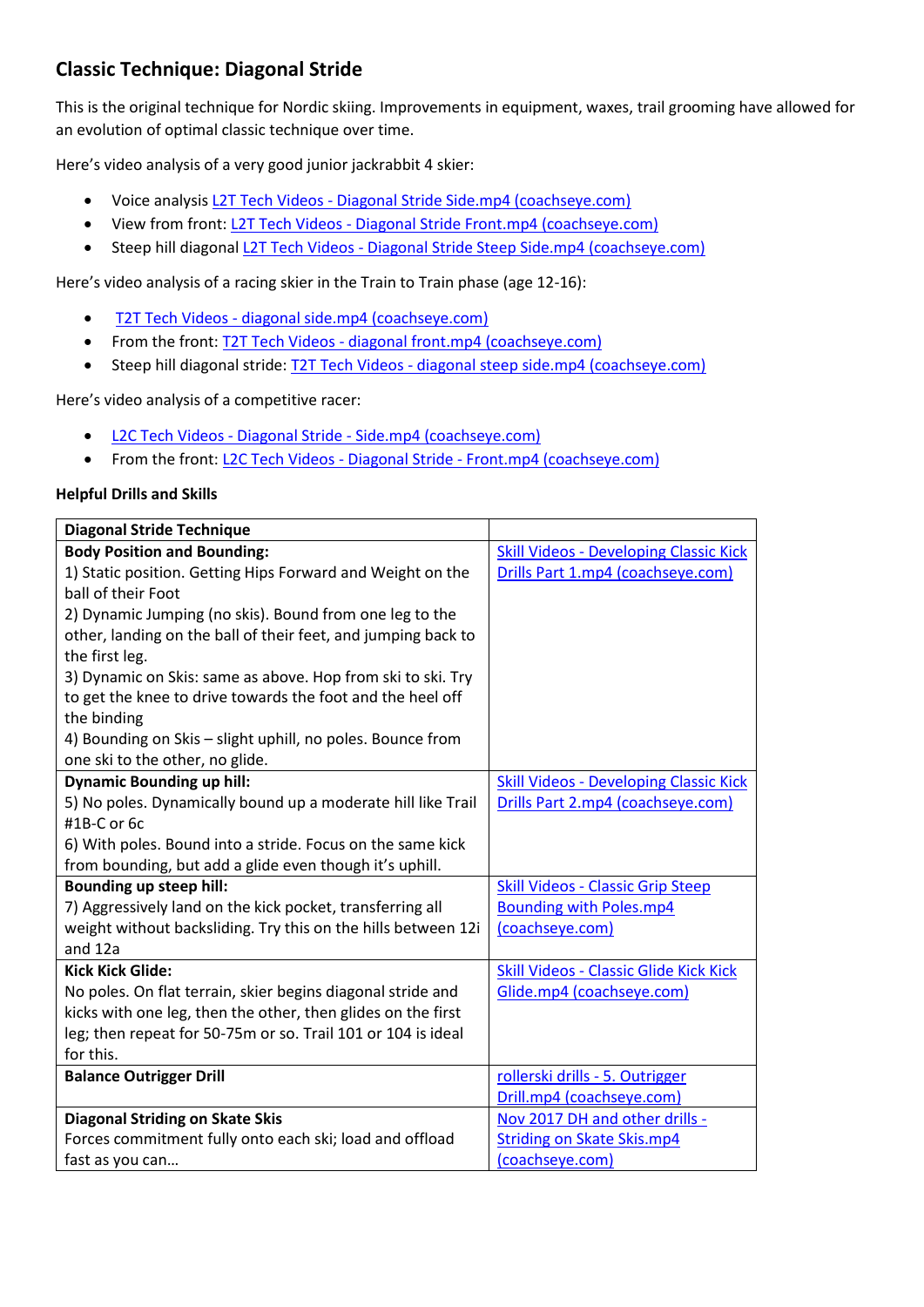# ❏ **Most Important Characteristics**

- $\sqrt{\ }$  The skier commits weight fully to the gliding/supporting ski in the glide phases.
- ✓ The recovery foot is unweighted until placed on the snow ahead of the other foot (with ankle pushed ahead of knee as upward slope increases).
- ✓ The middle of hips is over toes at initiation of leg push, and further ahead as slope of hill increases.
- $\sqrt{\ }$  Forward body lean comes from a flexed ankle.
- $\sqrt{ }$  Hips rotate slightly during leg push, without twisting the upper body.
- ✓ There is a pre-load and explosive leg push (knee and ankle are momentarily straightened and flexed to load the leg, followed by the forceful extension of the leg push).

# ❏ **Very Important**

- $\sqrt{ }$  There is complete extension of the leg and arm at the end of their respective pushes.
- $\sqrt{ }$  There is a straight line through the upper body and leg as the push leg leaves the snow.
- $\sqrt{\ }$  The gliding/supporting leg straightens (without the knee locking) during the glide phases.
- $\sqrt{\ }$  The recovery leg is swung forcefully forward in a pendulum motion.
- ✓ The arm action is generally straight forward and back, hinging as a pendulum from the shoulder.
- ✓ Arm push ends shortly after hands pass legs, with natural follow-through continuing.
- $\sqrt{\ }$  The shoulder reaches forward on pole plant, hands at or below shoulder height.

# ❏ **Important**

- $\sqrt{ }$  The pole is generally planted opposite the glide foot; as the slope increases, the pole plants a bit farther back.
- $\sqrt{ }$  The flex in the elbow joint increases as the poling action commences.
- $\sqrt{ }$  At pole release, the skier extends the wrist/hand, with pressure exclusively on the pole strap.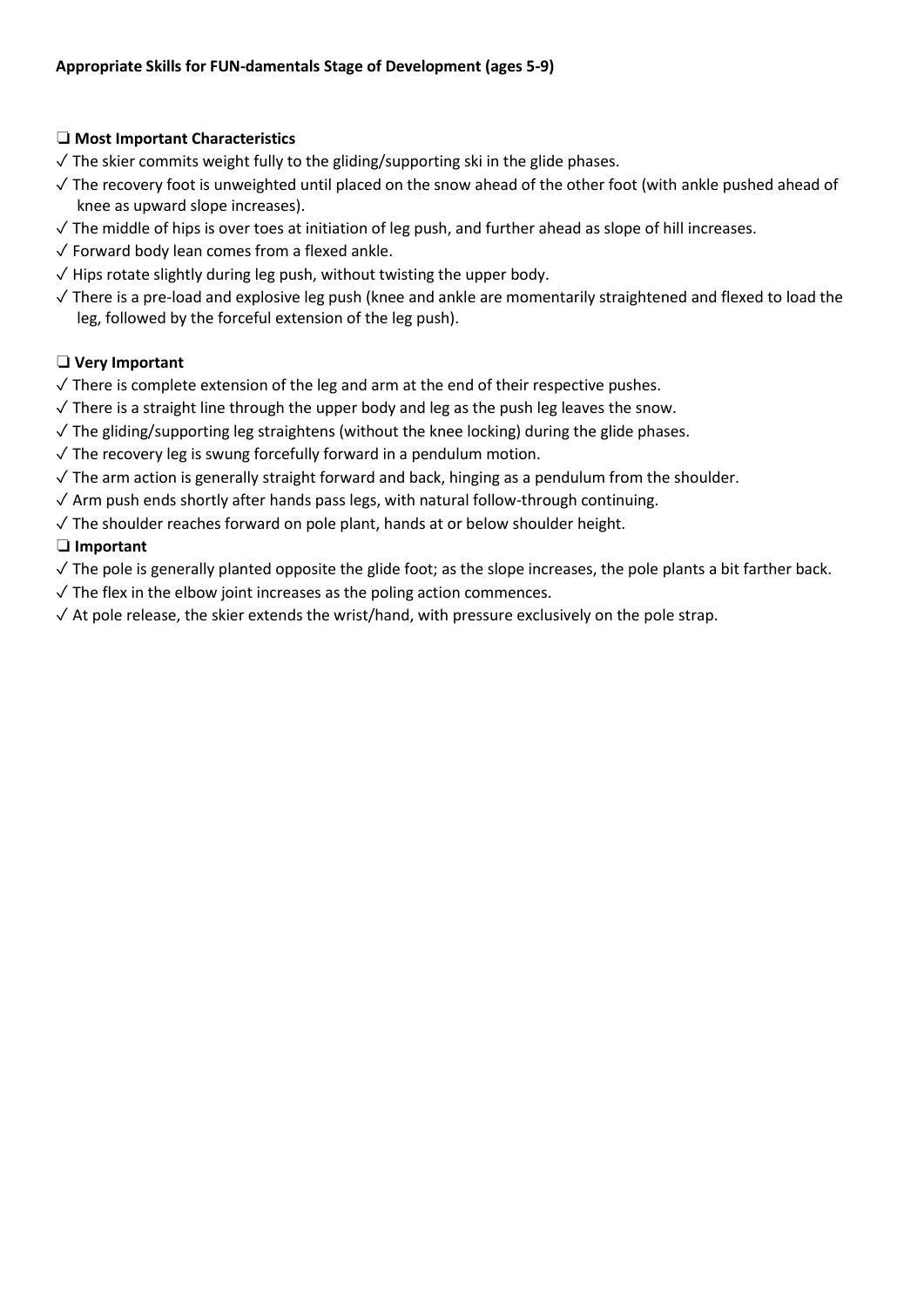## **Skills Progression**

#### **Bunny rabbit**

Walk in place on the snow, alternately lifting skis off the ground

- Move forward in small steps keeping skis parallel
- Try this skill both in and out of the tracks

*This "walking step" is the first progression of the Diagonal Stride. Success is lifting skis alternately off the snow, keeping skis parallel both in tracks and out of them.*

#### **Jackrabbit #1**

In the Diagonal Stride progression, this is the "running step". This is practised on flat terrain with set tracks. *Start without poles*

- The skier slides his/her skis down the track
- The skier "walks" down the track on the balls of the feet with some ankle and knee bend
- There is some glide onto the forward ski as the skier pushes off
- There is a "jogging-like" action on the balls of the feet, with glide onto the forward ski
- After the skier's weight is shifted to the gliding ski, the pushing ski momentarily comes off the snow at the end of the push
- Arms swing comfortably (in opposite time to the leg's stride) *Coaching cues need to emphasize pushing off back foot and moving weight onto the new glide leg – it's not a fast shuffle!*

## **Jackrabbit #2**

In the progression of the Diagonal Stride this is the called the "gliding step". It is practised on flat terrain with set tracks.

- Some glide occurs with each stride
- The skier lifts skis off the snow when kicking. There is a weight transfer about 50% of the time, and the recovery foot lands beside or in front of the glide foot.
- The skier can perform five successful strides in a row, but balance may be insecure and unnecessary movements may occur
- Poles are typically not yet used for propulsion, but are used in an alternating arm action. (*Think marching soldiers swinging their arms)*
- The body is mainly upright in the Ready Position

## **Diagonal Stride**

In the progression of the diagonal stride, this is called the "long step". This technique should be practised on flat terrain with set tracks.

• The skier shows a clear weight transfer from ski to ski resulting in a longer gliding action

• The ski lifts off the snow when the skier kicks

• The recovery foot usually lands beside or in front of (not behind) the gliding foot when viewed from the side

- The hands are close to shoulder height and elbows are slightly bent at pole plant
- The skier demonstrates some ankle and knee bend, and maintains a slightly forward body lean
- The poles are angled backwards and help provide propulsion; the skier is clearly pushing off of them
- Each pole is planted beside the opposite side ski boot

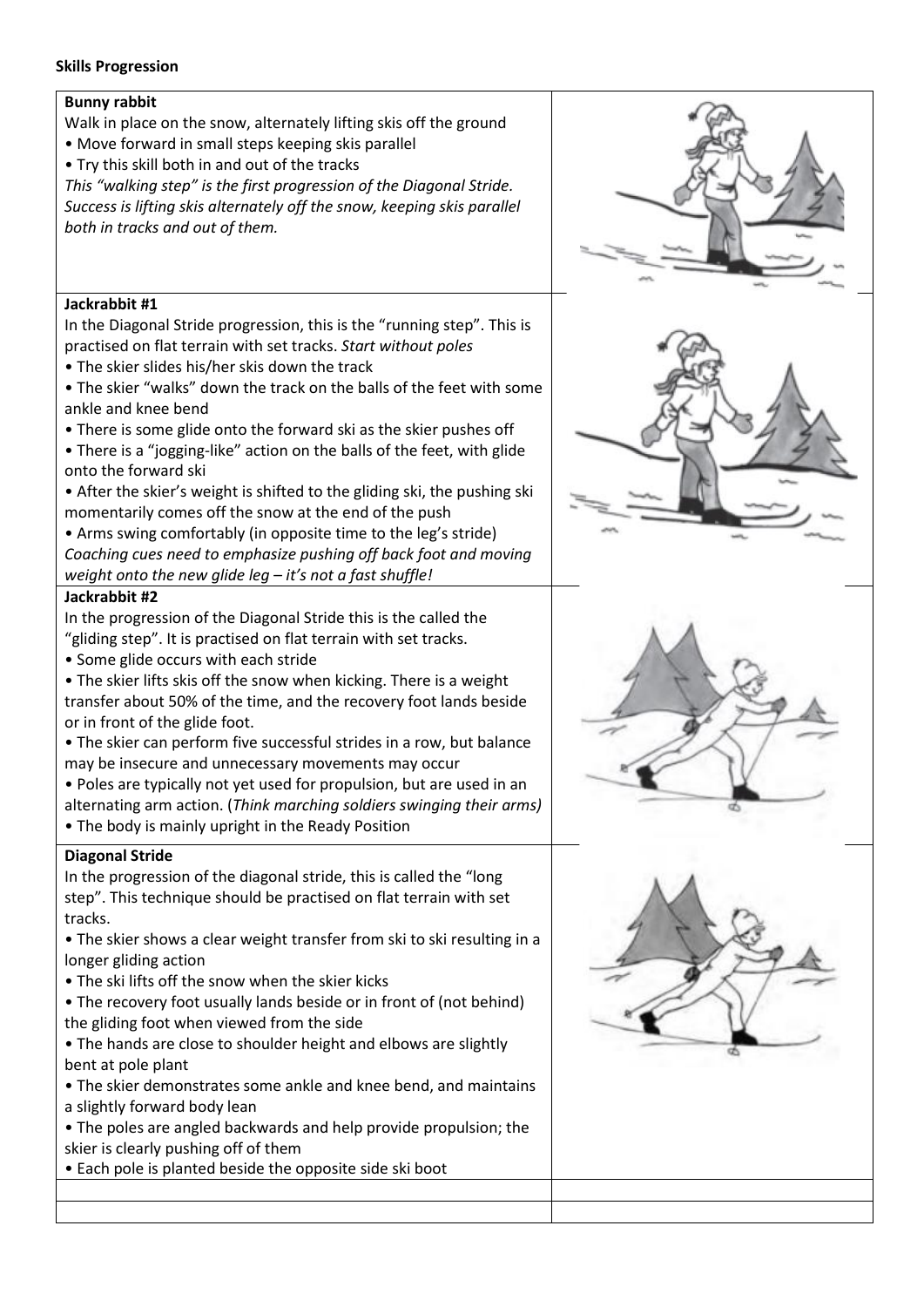## **More Advanced Diagonal Stride Technique**

*"Learn-to-Train" stage of development*



A full discussion of the biomechanics of diagonal stride can be found in section 8.2.1 of the CCI-L2T Reference Manual (On Snow) starting at page 252. [Click here for a copy.](http://www.kanatanordic.ca/wp-content/uploads/CCI-L2T-OS-RM-June-10-2014.pdf) The "101" version is:

❏ There is a clear and equal push off with each leg, combined with a distinct weight transfer from ski to ski.

❏ There is a consistent and confident glide on each ski.

❏ The forward movement of the arm and backwards movement of the same side leg are synchronized.

❏ When viewed from the side, the recovery foot lands beside or in front of (not behind) the gliding foot 100% of the time.

❏ When the legs pass together there is good ankle and knee bend so the hips are aligned over the balls of the feet.

❏ The rear leg is extended at the end of the leg push.

❏ There is a forward upper body lean, which aligns with the extended leg at the end of the leg push.

❏ Hips rise at the end of the glide phase.

❏ At pole plant the elbows are flexed to permit a strong arm pull to be generated. They should bend further as the slope increases.

❏ Each pole tip is planted beside the toe of the opposite side ski boot.

❏ The poling action is powerful. The hands extend just past the hips.

❏ The pole grip is released briefly in the latter stage of each poling action; the pole thrust is completed through pressure on the pole strap.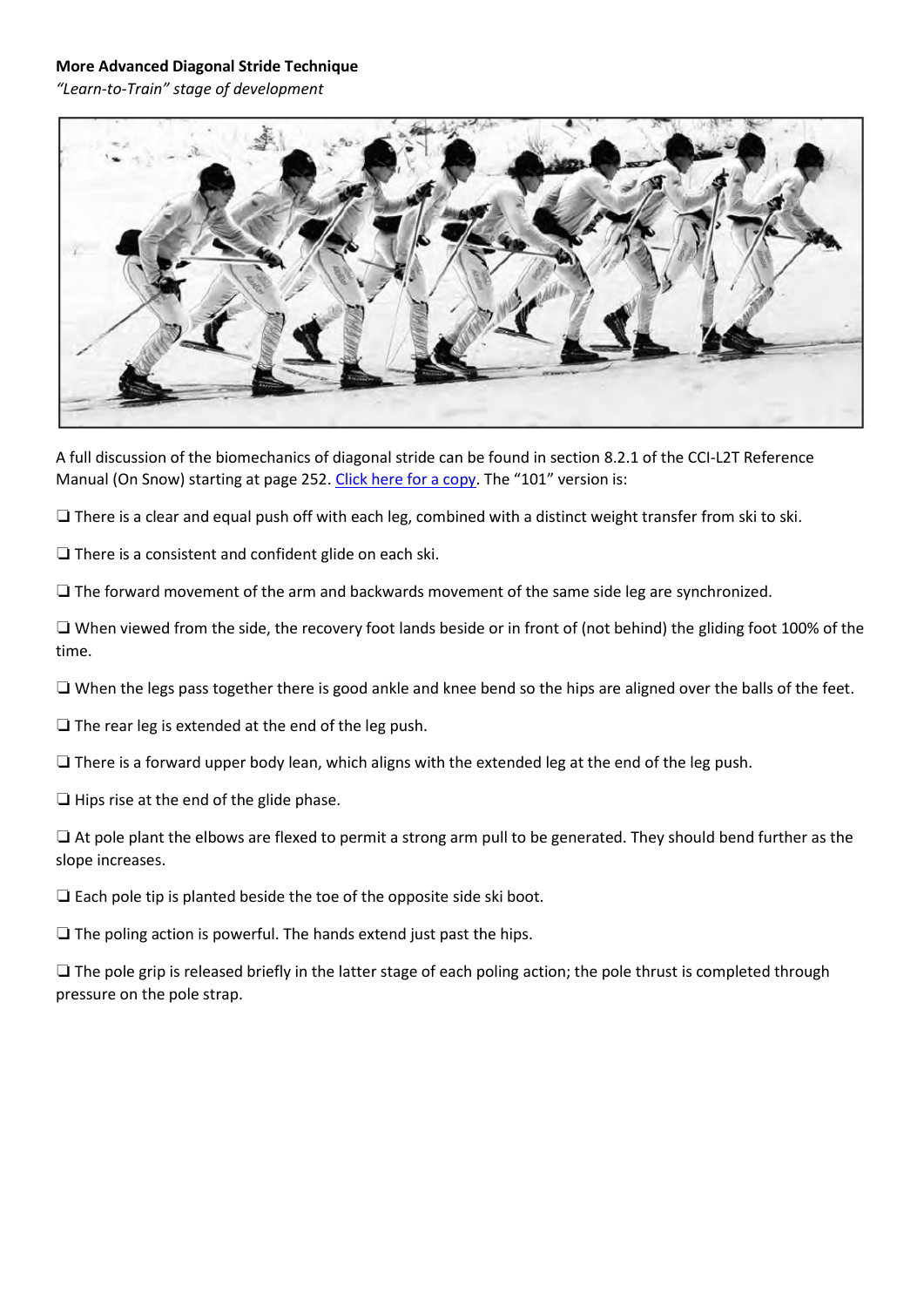| <b>Error</b>                                                                                                                                                                                                                                                                                                                                                                                                                                             | <b>Solution</b>                                                                                                                                                                                                                                                                                                                                                                                                                                                                                                                                                                                                                                                                                                                                                                                                                                                                                                                                                                                                                                                                                                                                                                                  |
|----------------------------------------------------------------------------------------------------------------------------------------------------------------------------------------------------------------------------------------------------------------------------------------------------------------------------------------------------------------------------------------------------------------------------------------------------------|--------------------------------------------------------------------------------------------------------------------------------------------------------------------------------------------------------------------------------------------------------------------------------------------------------------------------------------------------------------------------------------------------------------------------------------------------------------------------------------------------------------------------------------------------------------------------------------------------------------------------------------------------------------------------------------------------------------------------------------------------------------------------------------------------------------------------------------------------------------------------------------------------------------------------------------------------------------------------------------------------------------------------------------------------------------------------------------------------------------------------------------------------------------------------------------------------|
| Poor weight shift. The skier is unable to<br>fully commit the weight to the gliding                                                                                                                                                                                                                                                                                                                                                                      | $\sqrt{}$ Return to the basic drill of shifting from one ski to the other while<br>standing still. Then introduce forward movement, first without poles<br>and then with poles.                                                                                                                                                                                                                                                                                                                                                                                                                                                                                                                                                                                                                                                                                                                                                                                                                                                                                                                                                                                                                  |
|                                                                                                                                                                                                                                                                                                                                                                                                                                                          | $\sqrt{}$ The key to an effective weight transfer is in the positioning of the<br>hips. As the weight is shifted to the right leg, the right hip wraps<br>forward of the left hip, so that the weight is aligned through the hip<br>and down the leg directly over the right foot.                                                                                                                                                                                                                                                                                                                                                                                                                                                                                                                                                                                                                                                                                                                                                                                                                                                                                                               |
|                                                                                                                                                                                                                                                                                                                                                                                                                                                          | $\sqrt{}$ Next execute the basic shifting movement on a gradual uphill; then<br>the same action on a gradual downhill.                                                                                                                                                                                                                                                                                                                                                                                                                                                                                                                                                                                                                                                                                                                                                                                                                                                                                                                                                                                                                                                                           |
| Poor balance. Often Diagonal Stride<br>problems are the result of poor balance.<br>Balance is of two types: side-to-side;<br>and forward-backward.                                                                                                                                                                                                                                                                                                       | √ Diagonal Stride without poles can be a very useful method of<br>improving balance and the athlete's overall technique. Athletes should<br>be encouraged to do some of this type of skiing in gradually rising<br>terrain to improve their balance and leg push.<br>√ Striding down hill while maintaining long glides is a very good way to<br>increase stride length and confidence while gliding on one ski.<br>$\sqrt{\ }$ Skiing at night, with low visibility, can be helpful as it requires a skier<br>to focus more fully because they can't anticipate terrain or track<br>variations.                                                                                                                                                                                                                                                                                                                                                                                                                                                                                                                                                                                                 |
| Uncoordinated stride. If the skier's<br>balance is quite good, the problem is<br>likely a failure to replicate the correct<br>timing and rhythm of the technique.                                                                                                                                                                                                                                                                                        | $\sqrt{}$ Return to the basic general athletic stance without poles. Have the<br>skier walk naturally on skis and then gradually accelerate and<br>decelerate in turn. Stress the maintenance of a relaxed body. Then re-<br>introduce poles.<br>$\sqrt{}$ Depending on progress with the above exercises, you can have the<br>athlete:<br>• ski using the arms only in a Diagonal Stride on a slight downhill; and<br>• ski quickly and powerfully uphill.                                                                                                                                                                                                                                                                                                                                                                                                                                                                                                                                                                                                                                                                                                                                      |
| Short strides (bobbing). The leg push<br>propels the skier more upwards, rather<br>than forward over the glide ski and<br>down the track.                                                                                                                                                                                                                                                                                                                | $\sqrt{}$ Verify that the skier's ankles are bent enough as the legs pass<br>together. Straight legs will push the skier up, not forward.<br>$\sqrt{\ }$ Practice the scooter exercises and work on getting up and over the<br>glide ski. It can also be useful to encourage more of a forward upper<br>body lean if the skier is quite upright.<br>$\sqrt{\ }$ Encourage the athlete to swing the arms more "forward" rather<br>than up, which should draw the athlete more on to the toes and bring<br>the hips forward causing the body to drive forward rather than up.                                                                                                                                                                                                                                                                                                                                                                                                                                                                                                                                                                                                                      |
| Sitting Back. The key to an effective<br>Diagonal Stride is to quickly push the<br>body weight forward on to the glide ski<br>so the skier is only on one weighted ski<br>at a time. Skiers that are sitting back do<br>not get good weight transfer. Often this<br>can be seen from the side when the<br>recovering ski contacts the snow behind<br>the glide foot and a slapping noise is<br>heard. The underlying problem is poor<br>weight transfer. | $\sqrt{\ }$ Start the skier in the general athletic stance. Tilt the body forward<br>until the skier needs to step forward to stay upright.<br>A good drill to complement this is to have the skier lean forward with<br>hands supported by a coach standing in front of him/her. While<br>retaining the leaning supported position, have the skier extend one leg<br>behind in a follow-through position. The coach can then remove the<br>supporting hands and the skier will automatically bring the extended<br>leg forward to a stable position forward of the opposite foot. This<br>accurately replicates the correct body positioning for the push-off<br>phase of the Diagonal Stride.<br>$\sqrt{\ }$ Emphasizing a good bend at the ankles and knees and the weight on<br>the ball of the feet as the legs pass together will help the skier feel<br>his/her weight forward. The skier should also feel the weight across<br>the whole foot (not on the heels) during the gliding phase. The scooter<br>exercises can help with this.<br>$\sqrt{}$ The hip on the gliding side must wrap forward and the hip and knee<br>should line up over the front of the foot in the glide phase. |